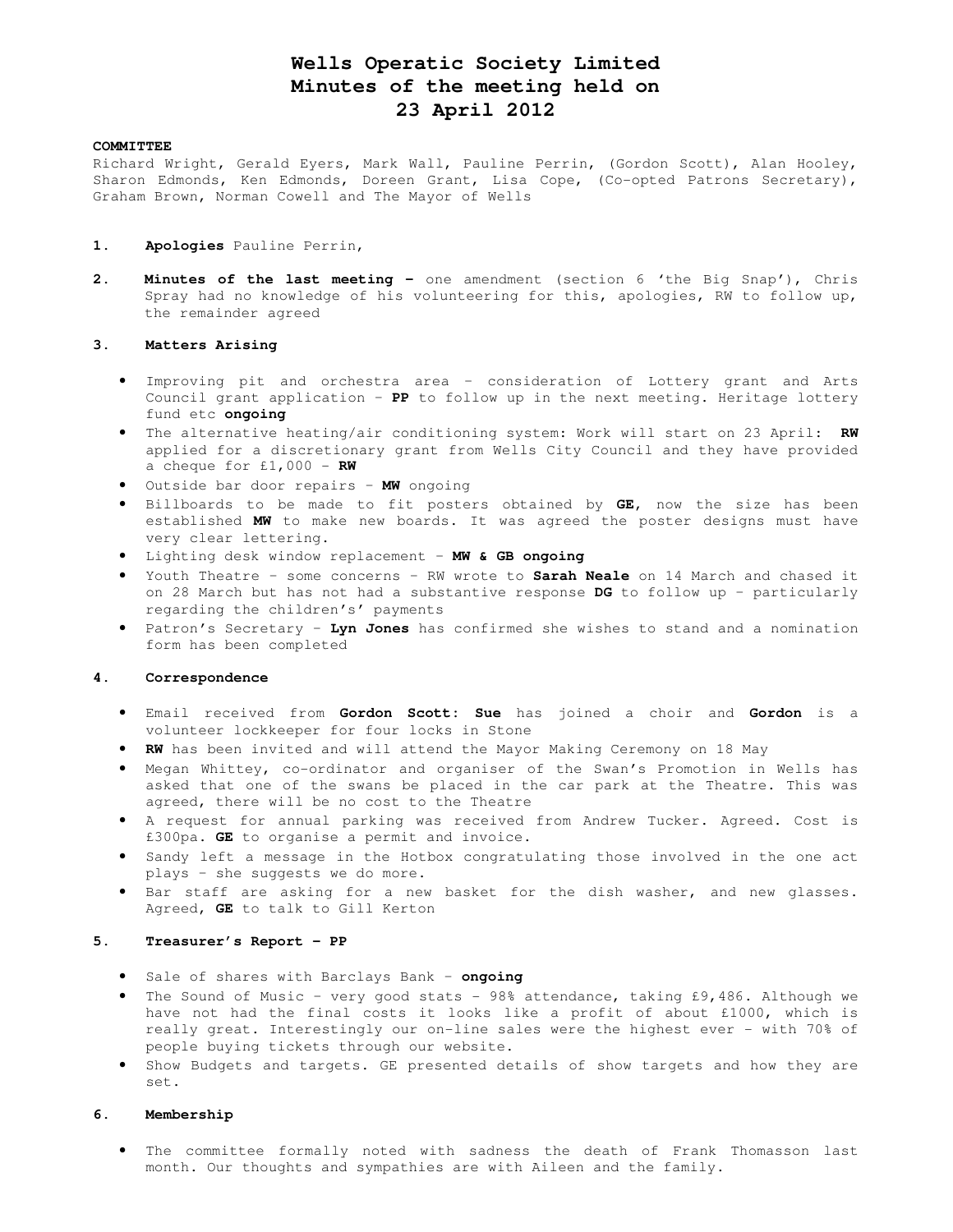- New members none
- Patrons Rotary has now become a Theatre sponsor, paid £100 and booked tickets for Cold Comfort Farm (10 tickets discounted 20% for each show)
- Dinner Dance dates and arrangements 25 May 7pm for 7:30pm start, formal dress code, buffet meal, possibly subsidised, bar and music to run to 11:30pm. Tickets will be £17.50. **AH** unable to go and **Chris Spray** will take over organisation
- AGM Friday 11 May 2012 reports:- Past production -**Sharon Edmonds**, Forthcoming productions – **Doreen Grant,** Theatre improvements etc – **Mark Wall**, Youth Theatre – **Sarah Neale** (tbc), Entertainment and Social report – **Alan Hooley** (to be read by someone on his behalf as he will not be able to attend), Catering arrangements – **Sharon** and **Ken,** Wine and drinks. Nominations have been received for all posts on the committee – except the Theatre Administrator. **RW** to remind membership.
- Roy Bevan Award 'reminder to vote' to be sent out
- NODA Awards. There are 5 this year.
- Sunday 20 May 3pm **Big Snap** all members have been informed: **CS** will be asked if he can help provide some seating, maybe a rostrum and layout for about 100; **KE** to confirm photographer as Jason Bryant
- Arrangements for next Carnival Curry night ongoing **AH**
- Big Lunch for Sunday 3 June **TE** ongoing GE to remind

### **7. Publicity**

- Fosse & Mendip News **KE** feedback regarding Sound of Music we are waiting to see if there is an invoice.
- Local Reach A5 community magazine ongoing **KE**
- Wells Museum, Thanks to Catriona and Catherine Tucker for taking this link on and organising materials for display.
- Arrangements for annual programme adverts **KE -ongoing**
- Cold Comfort Farm publicity posters and flyers now available **RW;** no need for a banner; Bill Board posters –use A3 prints
- **GE** to arrange publicity material for 'Black Chair' production in June.

#### **8. Theatre Renovations**

- Downpipe **MW ongoing**
- Code lock on front door and remove crash bar **MW ongoing**
- Use of the container **MW**  we need to arrange a day for clearance, ongoing

#### **9. Production/Trifold/Hire**

- **The Sound of Music, 16-21 April 2012:** feedback and review: very good everyone praised this successful show. The children were excellent, as was the casting. Our thanks particularly to Gill, Darren and Chris Spray. Well done!
- **Bristol Old Vic Cold Comfort Farm** 30 May 2012 confirmed **RW, FOH** Marcel and Jackie**, NC** to organise Box Office
- **Animal Farm, July 4-7 2012** Director **Lois Harbinson,** Producer **RW, SM** and set design – **Catherine Tucker,** Programme - **Sarah Kendall,** publicity – **KE & Sarah Kendall,** Costumes – **Louise Baker**, Lighting – **Pete Ross,** Props – **Charlie & Pat Watkins,** Prompt – **Joanna Hartley,** Rehearsal schedule **done,** Budget **done,** Ticket price **£9 & £7**
- **A Little Night Music, Sept 5-8 2012** Director **Lois Harbinson,** MD **Sheila Ross,**  Choreographer **– Emma Boddy,** Producer – **Lucy Plant**, Programme and publicity – **?**, Stage Designer – **Catherine Tucker, SM?**, Costumes – **Kate Hathway**, Lighting – **Graham Brown**, Props – ?, Prompt – Freda Brown?, Rehearsal schedule **agreed,** Budget **TBA,** Ticket price **TBA**
- **October Play? MW** has some ideas**, ongoing**
- **Panto December 15-22 2012 Rumpelstiltskin** written by **Vicky Orman, RW** Directing, **Vicky Orman** Producing, **Nick Barlow** - MD, **Dave Papworth -** SM, Lighting – **Graham Brown,** Sound – **Pete Ross,** Adult choreography **– Kim Fisher,** Child choreography - ? Rehearsal Schedule **– TBA,** Budget – **TBA,** Ticket Price – **TBA.**
- **Feb 21-23 One Act plays?**
- **Spring Show, April 15th-20th 2013** Anyone interested? Any ideas? Robert and Elizabeth? (NC), Into the Woods – Sondheim? (SE)